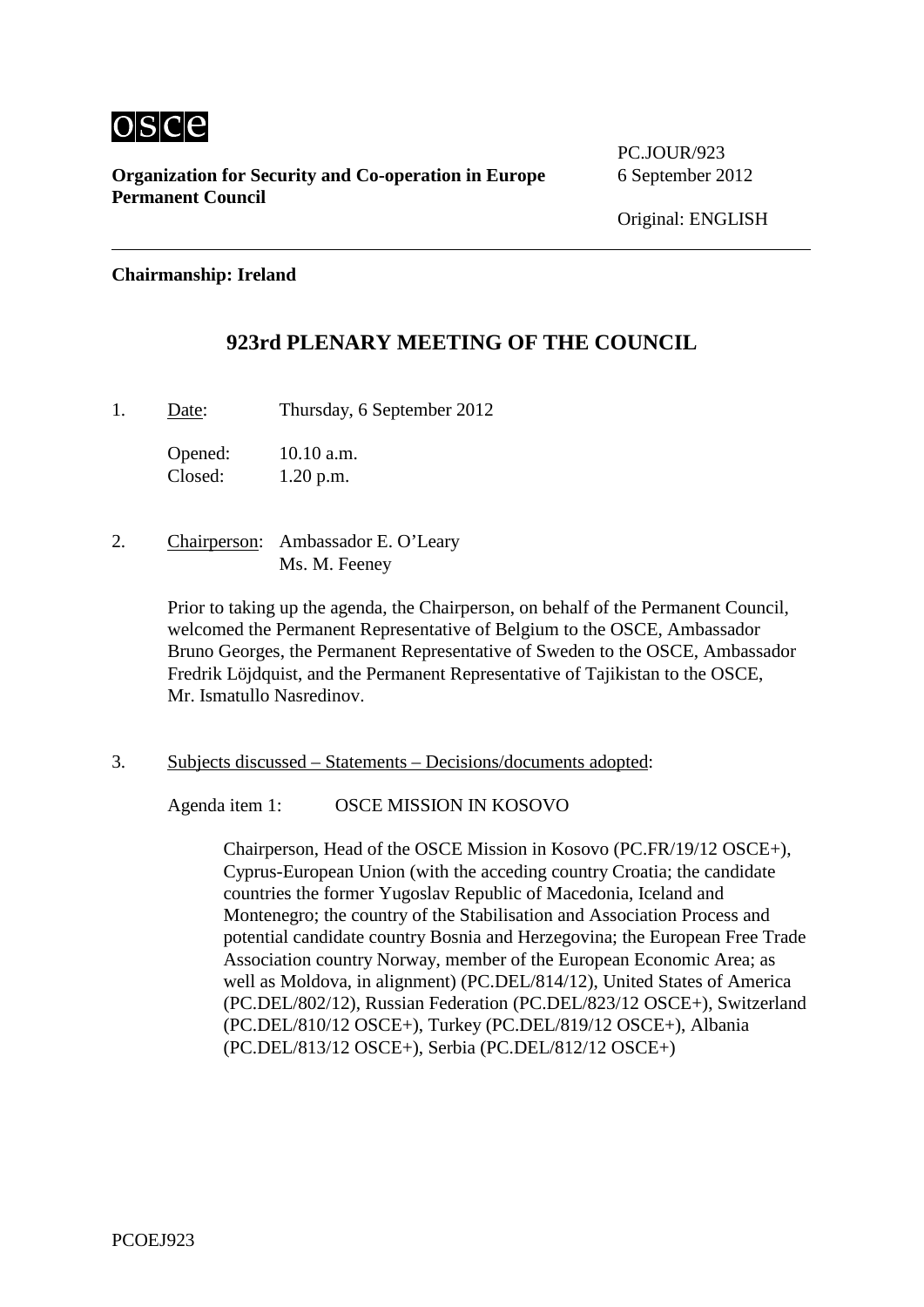#### Agenda item 2: REPORT OF THE PERSONAL REPRESENTATIVE OF THE OSCE CHAIRPERSON-IN-OFFICE FOR ARTICLE IV OF ANNEX 1-B OF THE DAYTON PEACE ACCORDS, MAJOR GENERAL M. TORRES

Personal Representative of the OSCE Chairperson-in-Office for Article IV of Annex 1-B of the Dayton Peace Accords (CIO.GAL/106/12 OSCE+), Cyprus-European Union (with the acceding country Croatia; the candidate countries the former Yugoslav Republic of Macedonia and Iceland; the country of the Stabilisation and Association Process and potential candidate country Albania; the European Free Trade Association country Norway, member of the European Economic Area; as well as Andorra, Armenia, Moldova and Ukraine, in alignment) (PC.DEL/816/12), United States of America (PC.DEL/803/12), Russian Federation (PC.DEL/824/12 OSCE+), Italy, Turkey (PC.DEL/820/12 OSCE+), Montenegro (also on behalf of Bosnia and Herzegovina, Croatia and Serbia) (PC.DEL/829/12 OSCE+), Chairperson

Agenda item 3: REVIEW OF CURRENT ISSUES

- (a) *Situation of members of the Roma community in participating States of the OSCE*: United States of America (PC.DEL/804/12), France (PC.DEL/822/12), Hungary, Romania
- (b) *Extradition from Hungary and subsequent pardoning of Mr. R. Safarov in Azerbaijan*: Armenia (Annex 1), Hungary (PC.DEL/809/12), France (also on behalf of the Russian Federation and the United States of America), Cyprus-European Union (with the acceding country Croatia; the candidate countries the former Yugoslav Republic of Macedonia, Montenegro, Iceland and Serbia; the country of the Stabilisation and Association Process and potential candidate country Bosnia and Herzegovina; as well as the European Free Trade Association country Norway, member of the European Economic Area, in alignment) (PC.DEL/821/12), Azerbaijan (Annex 2), Chairperson
- (c) *Freedom of expression in the Russian Federation*: Cyprus-European Union (with the acceding country Croatia; the candidate countries the former Yugoslav Republic of Macedonia, Montenegro, Iceland and Serbia; the countries of the Stabilisation and Association Process and potential candidate countries Albania and Bosnia and Herzegovina; as well as Georgia, in alignment) (PC.DEL/817/12), United States of America (PC.DEL/805/12), Switzerland (also on behalf of Liechtenstein and Norway) (PC.DEL/811/12), Belarus, Chairperson, Russian Federation (PC.DEL/827/12)
- (d) *Recent developments in Tajikistan*: Cyprus-European Union (with the acceding country Croatia; the candidate countries the former Yugoslav Republic of Macedonia, Montenegro, Iceland and Serbia; the countries of the Stabilisation and Association Process and potential candidate countries Albania and Bosnia and Herzegovina; the European Free Trade Association country Norway, member of the European Economic Area; as well as Moldova, in alignment)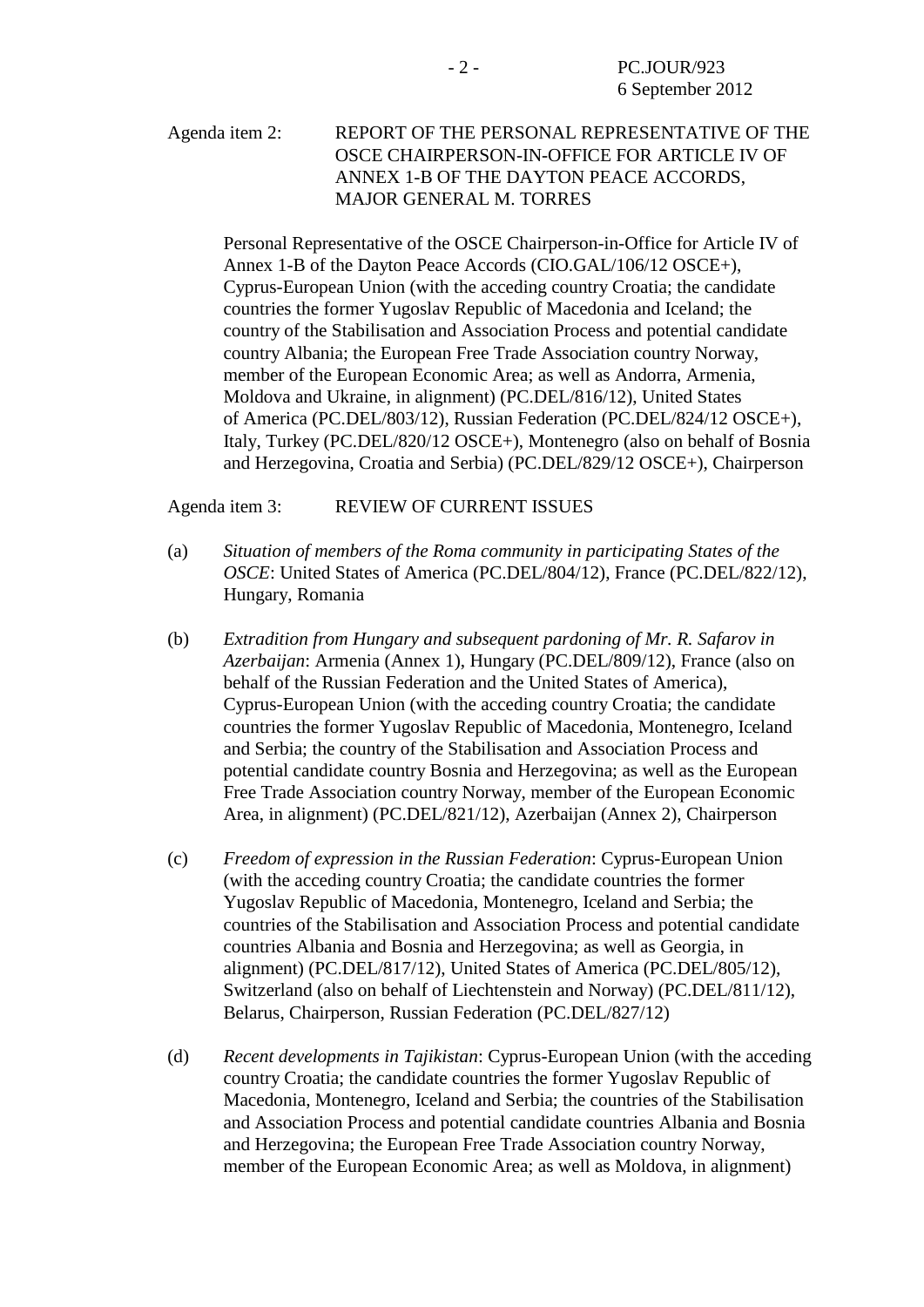(PC.DEL/815/12), United States of America (PC.DEL/806/12), Russian Federation (PC.DEL/826/12), Tajikistan

- (e) *Situation in Belarus*: Cyprus-European Union (with the acceding country Croatia; the candidate countries the former Yugoslav Republic of Macedonia, Montenegro, Iceland and Serbia; the countries of the Stabilisation and Association Process and potential candidate countries Albania and Bosnia and Herzegovina; as well as the European Free Trade Association country Norway, member of the European Economic Area, in alignment) (PC.DEL/818/12), United States of America (PC.DEL/807/12), Canada (PC.DEL/808/12), Russian Federation (PC.DEL/825/12), Belarus (PC.DEL/830/12)
- (f) *Presidential elections in the United States of America, to be held on 6 November 2012*: Belarus (PC.DEL/831/12), United States of America (PC.DEL/828/12/Corr.1)

#### Agenda item 4: REPORT ON THE ACTIVITIES OF THE CHAIRPERSON-IN-OFFICE

*Visit of the Minister of State for European Affairs of Ireland, Ms. L. Creighton, to Moldova from 19 to 21 September 2012*: Chairperson

Agenda item 5: REPORT OF THE SECRETARY GENERAL

- (a) *Recent developments in Tajikistan*: Secretary General (SEC.GAL/168/12  $OSCE+$ )
- (b) *Announcement of the distribution of a written report of the Secretary General (SEC.GAL/168/12 OSCE+)*: Secretary General
- (c) *Second Mid-term Assessment of the OSCE Community Security Initiative in Kyrgyzstan (PC.FR/18/12 OSCE+)*: Secretary General (SEC.GAL/168/12 OSCE+)
- (d) *Participation of the Secretary General in the Bled Strategic Forum held on 2 and 3 September 2012 in Bled, Slovenia*: Secretary General (SEC.GAL/168/12 OSCE+)
- (e) *Visit of the Secretary General to Romania on 3 and 4 September 2012*: Secretary General (SEC.GAL/168/12 OSCE+)
- (f) *Upcoming visits of the Secretary General to Kiev on 10 and 11 September 2012 and to Astana on 12 and 13 September 2012*: Secretary General (SEC.GAL/168/12 OSCE+)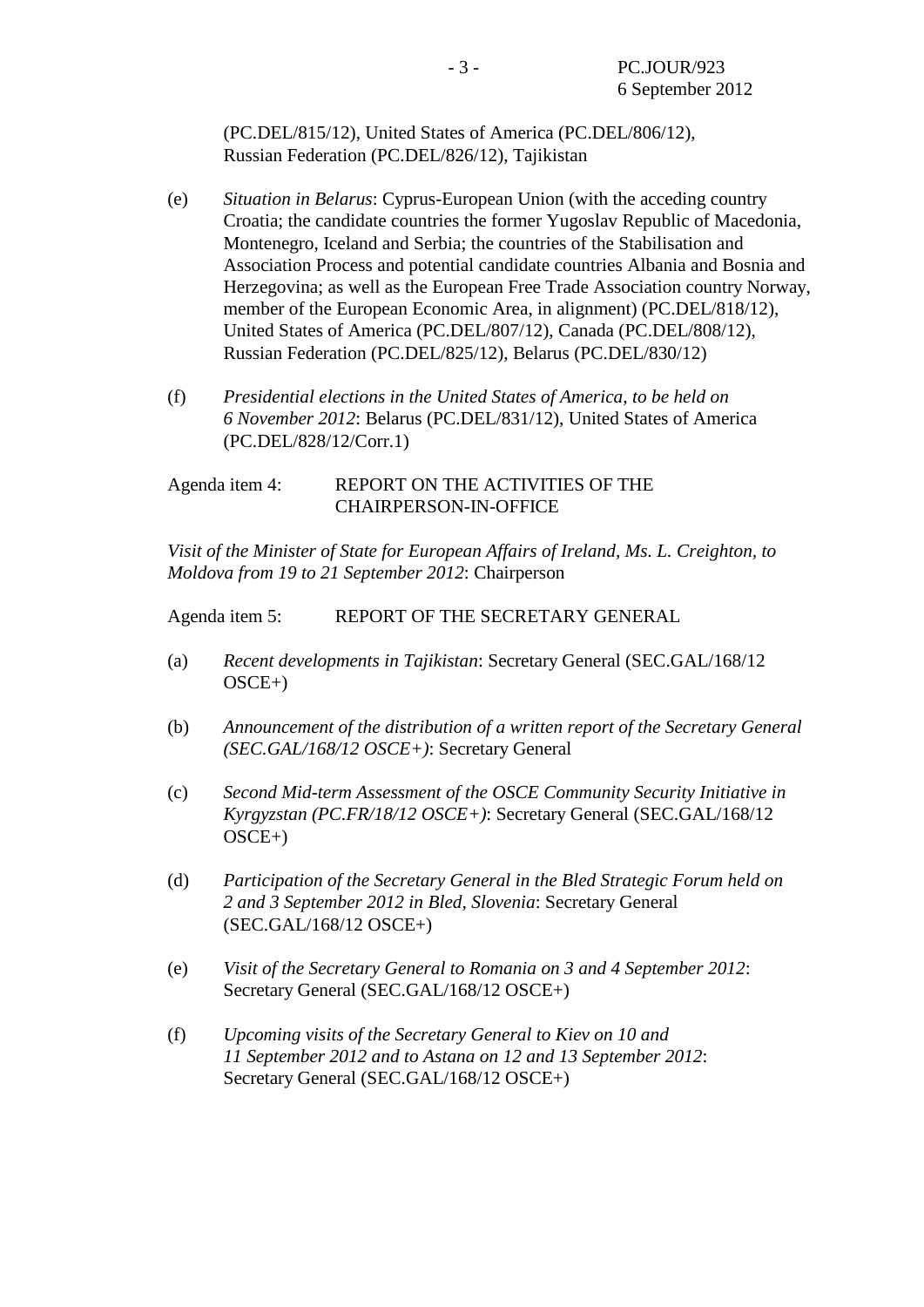Agenda item 6: ANY OTHER BUSINESS

- (a) *Co-operation between the ODIHR and the OSCE Parliamentary Assembly with regard to election observation*: OSCE Parliamentary Assembly (PA.GAL/6/12 OSCE+)
- (b) *Parliamentary elections in Montenegro, to be held on 14 October 2012*: Montenegro
- (c) *Presidential elections in Slovenia, to be held on 11 November 2012*: Slovenia (Annex 3)
- (d) *Distribution of a food-for-thought paper entitled The Dublin Ministerial Council: A Framework for Decisions (CIO.GAL/107/12)*: Chairperson
- (e) *Distribution of an invitation to the open-ended Informal Working Group on Strengthening the Legal Framework of the OSCE (PC.GAL/106/12)*: Chairperson
- (f) *Distribution of a perception paper on the review of human dimension events (CIO.GAL/112/12)*: Chairperson
- (g) *OSCE ambassadorial visit to Yerevan and Baku, to take place from 6 to 11 September 2012*: Chairperson
- (h) *Concluding meeting of the 20th Economic and Environmental Forum on Promoting Security and Stability through Good Governance, to be held in Prague from 12 to 14 September 2012*: Chairperson
- (i) *Workshop on responses to natural and man-made disasters, to be held on 17 September 2012*: Chairperson
- (j) *Announcement of the next meeting of the Economic and Environmental Committee, to be held on 19 September 2012*: Chairperson
- (k) *Annual police experts meeting on fighting the threat of cybercrime, to be held in Vienna on 20 and 21 September 2012*: Chairperson
- (l) *Exhibition on the life and works of William Butler Yeats*: Chairperson
- 4. Next meeting:

Thursday, 20 September 2012, at 10 a.m., in the Neuer Saal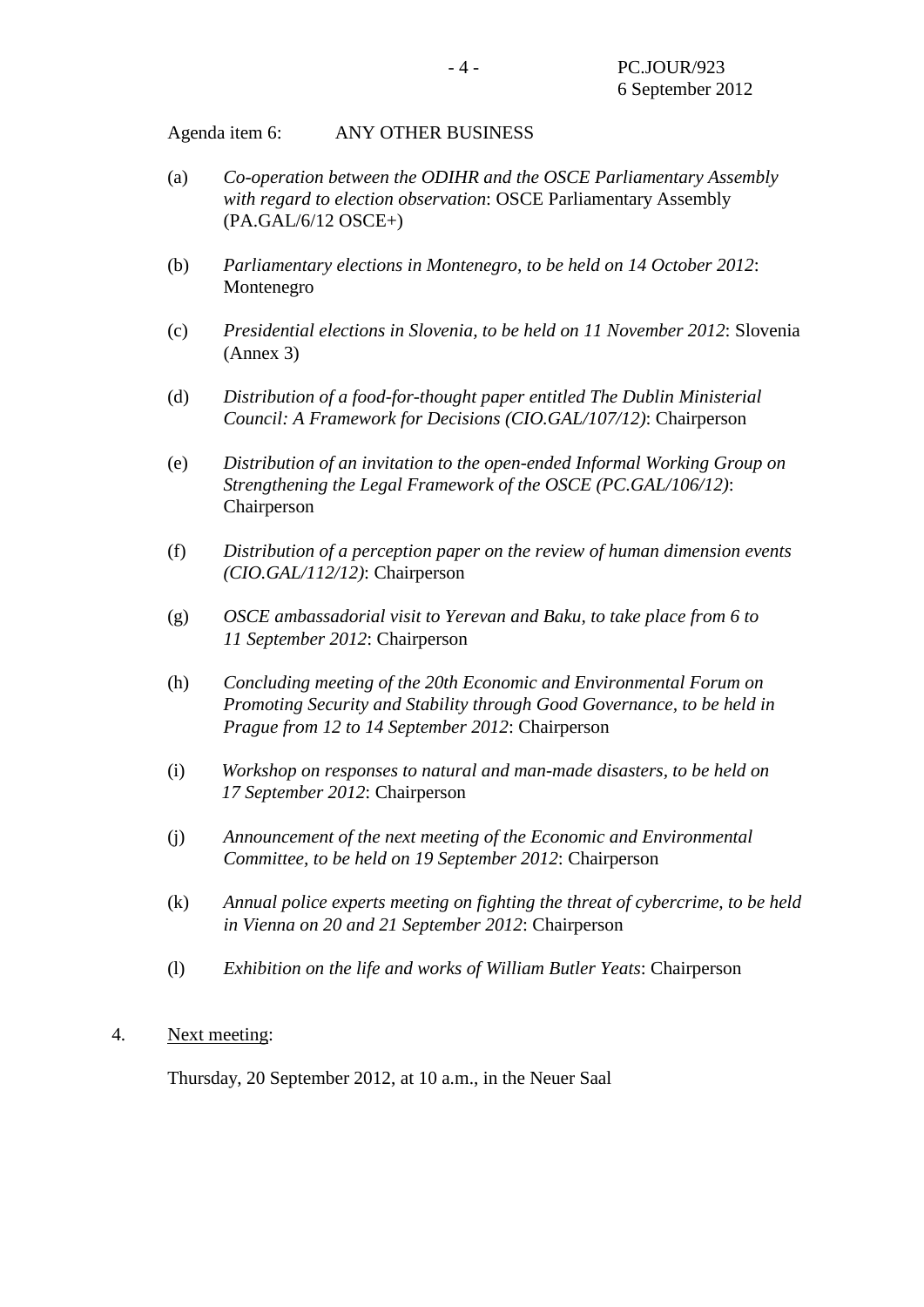

**Organization for Security and Co-operation in Europe** 6 September 2012<br>**Permanent Council** Annex 1 **Permanent Council** 

PC.JOUR/923

**923rd Plenary Meeting** PC Journal No. 923, Agenda item 3(b)

# **STATEMENT BY THE DELEGATION OF ARMENIA**

Mr. Chairperson,

My delegation would like to draw the Permanent Council's attention to the situation created by the joint action of the Governments of Hungary and Azerbaijan resulting in the transfer and release of the Azerbaijani officer Ramil Safarov, who was sentenced to life imprisonment by the Hungarian court in 2006 for his particularly brutal murder of the Armenian officer Gurgen Margaryan.

In response to this action Armenia has suspended its diplomatic relations with Hungary.

Azerbaijani official circles have glorified not only the criminal but the crime itself, suggesting that Ramil Safarov could serve as a good example for the younger Azerbaijani generation. Azerbaijan went to great lengths to bring about the transfer and release of the convict. At presidential, parliamentary speaker, prime ministerial, foreign ministerial and ambassadorial levels Armenia continuously drew the attention of Hungarian leadership to the inadmissibility of transferring the murderer, and the Hungarian side unequivocally ruled out any possibility of transfer many times before it finally took place.

The current Hungarian Government claims that it believed the false assurances of Azerbaijan that the murderer would serve the rest of his prison sentence in Azerbaijan. The decision to transfer the murderer was the result of a political process conducted in a non-transparent and secret manner at the highest political level of the two countries, as has been admitted by the head of the presidential staff of Azerbaijan. The simple fact that the communication dated 31 August 2012 of the Ministry of Public Administration and Justice of Hungary under the title "Ramil Sahib Safarov will serve the rest of his imprisonment term in Azerbaijan" was released after the pardon is very revealing.

The people of Armenia cherish their centuries-old friendly relations with the people of Hungary, with whom they and particularly the Armenian community share historic ties. The reaction, statements and protests of thousands of Hungarians, religious leaders, NGOs and political organizations against the action of their current government, and their expressions of support for Armenia, indicate that the centuries-old tradition of friendship will overcome the test to which it is being subjected to.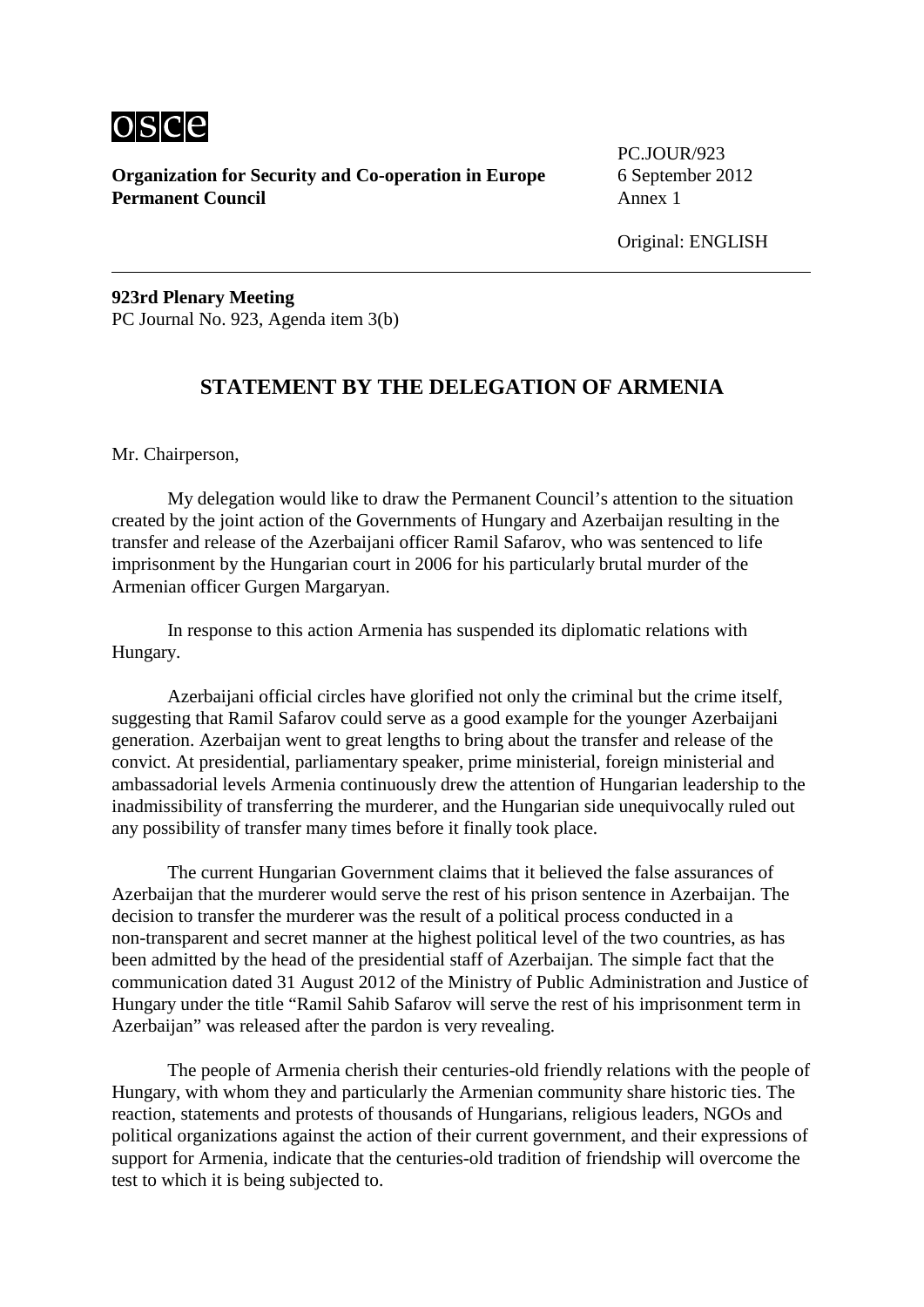We have taken attentive and appreciative note of the various statements on the part of the international community that have expressed concern and regret and have condemned the pardon granted by the President of Azerbaijan. We would like to recall only one of them now. When joining his voice to the international condemnation of the glorification of the terrible crime, the President of the Parliamentary Assembly of the Council of Europe expressed his deep disappointment at the fact that the release of the perpetrator took place through the abusive use of a legal instrument of the Council of Europe. There were strong condemnations of the deal by the three Co-Chairs of the OSCE Minsk Group, the Secretary General of the Council of Europe, and the Commissioner for Human Rights of the Council of Europe, backed up by several other condemnations from international structures and individual countries. Armenia now expects an unequivocal position to be taken by the OSCE and its relevant structures, on the basis of the OSCE values and principles.

#### Mr. Chairperson,

The practice of encouraging hate crimes against Armenians is not something new in the policy of the Azerbaijani leadership. On various occasions the Azerbaijani leadership has used racist and xenophobic language aimed at the Armenians of Nagorno-Karabakh, at those living in Armenia itself, and most recently at Armenians all over the world.

However, the case of Ramil Safarov is shocking even for a country with such a negative human rights record. Immediately after arriving in Baku, Ramil Safarov was promoted to the rank of major, received his salary from the Ministry of Defence for the period he served in the prison, was awarded a new apartment, and was welcomed as a national hero.

The pardoning, official promotion and nationwide glorification of the Azerbaijani serviceman are evidence of who stood behind his crimes. They also show that Azerbaijan cannot be regarded as a reliable partner in bilateral and multilateral relations, particularly when it comes to delivering on such commitments as the OSCE commitments on fighting hate crimes.

Moreover, this action is in outrageous contradiction to the joint statement by the Heads of Delegation of the countries of the Co-Chairs of the OSCE Minsk Group and the Presidents of Azerbaijan and Armenia in 2011 in Astana, which emphasized the urgent need for confidence-building measures to prepare populations for peace, and furthermore violates the joint statement by the Presidents of Armenia, Russia and Azerbaijan adopted in January 2012 in Sochi: in both cases the President of Azerbaijan himself agreed to work towards confidence-building. The action goes against the statements on Nagorno-Karabakh made by the Presidents of the countries of the Co-Chairs of the OSCE Minsk Group during the G8 Summits in L'Aquila, Muskoka, Deauville and Los Cabos.

The present situation gravely harms the peace process and the efforts of the Co-Chairs of the OSCE Minsk Group to seek a negotiated and peaceful settlement of the Nagorno-Karabakh conflict. While the demonstrative and vulgar steps taken by the Azeri Government in releasing and glorifying the murderer have shocked the international community, the latest reactions from Azerbaijan are no less shocking. In fact, Azerbaijan is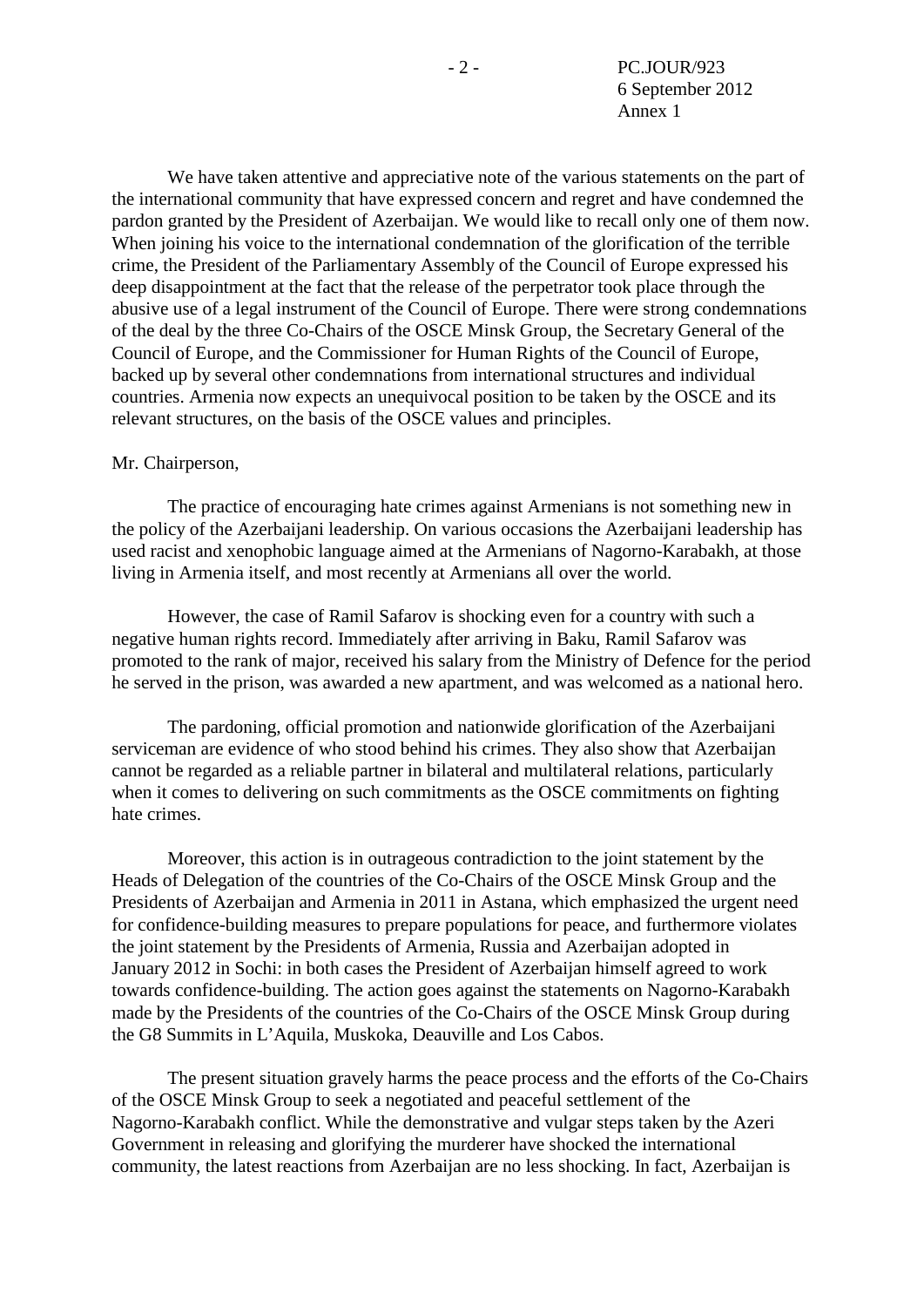expressing its cynical contempt of international law and of the international community in general.

Let me assure that Armenia stands ready to work closely with all interested parties who condemn hate crimes and looks to the future in a spirit of peace and reconciliation.

Thank you.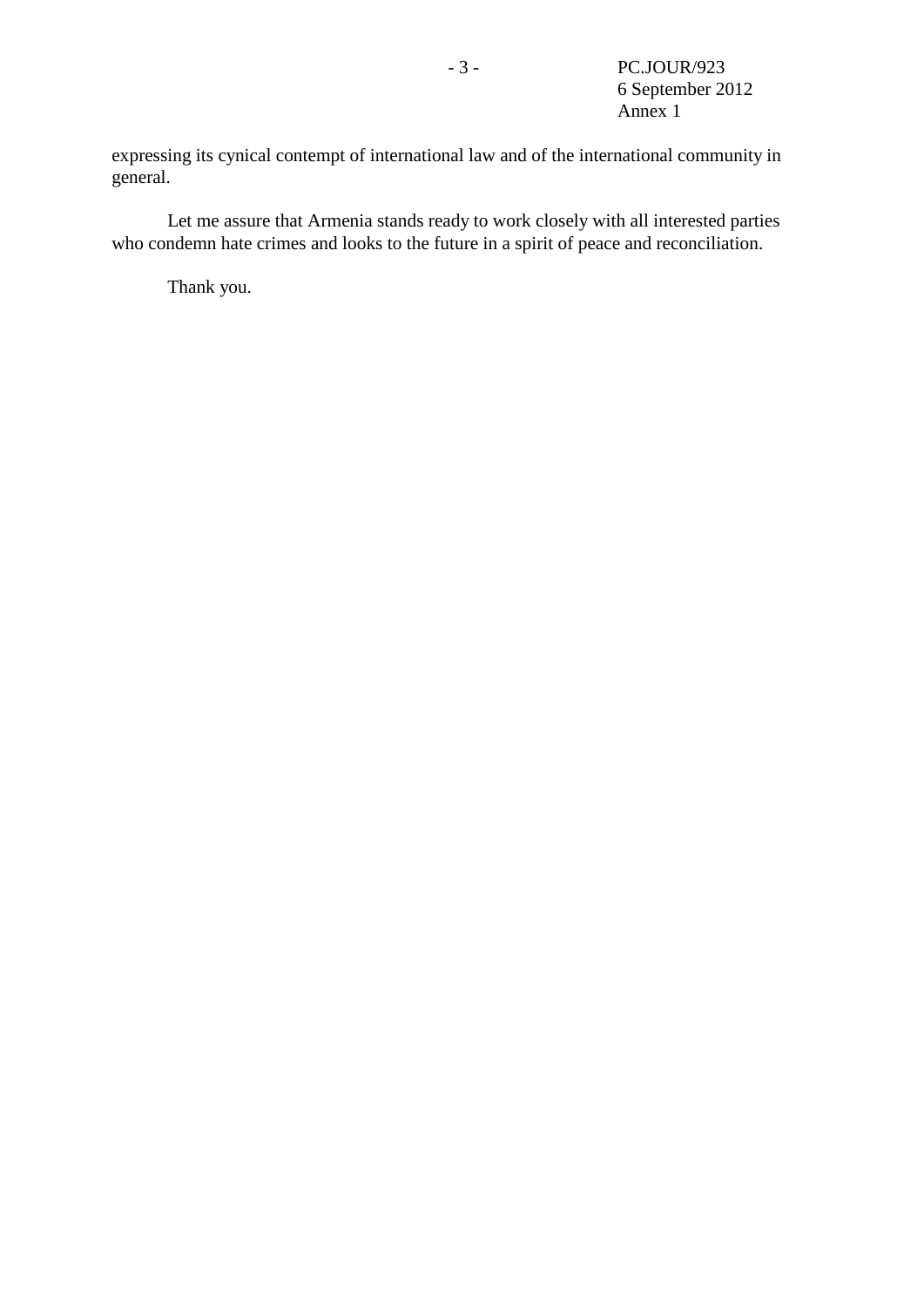

**Organization for Security and Co-operation in Europe** 6 September 2012<br>**Permanent Council** Annex 2 **Permanent Council** 

PC.JOUR/923

**923rd Plenary Meeting** PC Journal No. 923, Agenda item 3(b)

# **STATEMENT BY THE DELEGATION OF AZERBAIJAN**

Mr. Chairperson,

I wish to respond to the statements made by the delegations of Armenia, France on behalf of the Co-Chairmen of the Minsk Group, and Cyprus on behalf of the EU.

Azerbaijan considers the matter in question to be a bilateral issue that was discussed and implemented by Azerbaijan and Hungary in accordance with the national legislation of the respective countries and in full compliance with 1983 Convention on the Transfer of Sentenced Persons. Ramil Safarov, a national of Azerbaijan, was extradited to Azerbaijan after having been in prison for more than eight years and was pardoned by the President of Azerbaijan, who in so doing was exercising his constitutional right.

Our delegation considers this issue raised by some delegations as excessively politicized and not related to the OSCE agenda. I would prefer to stop here rather than going any further on this issue.

Mr. Chairperson, I reserve the right to come back at a subsequent meeting on the comments made by the distinguished Ambassador of Hungary.

Thank you.